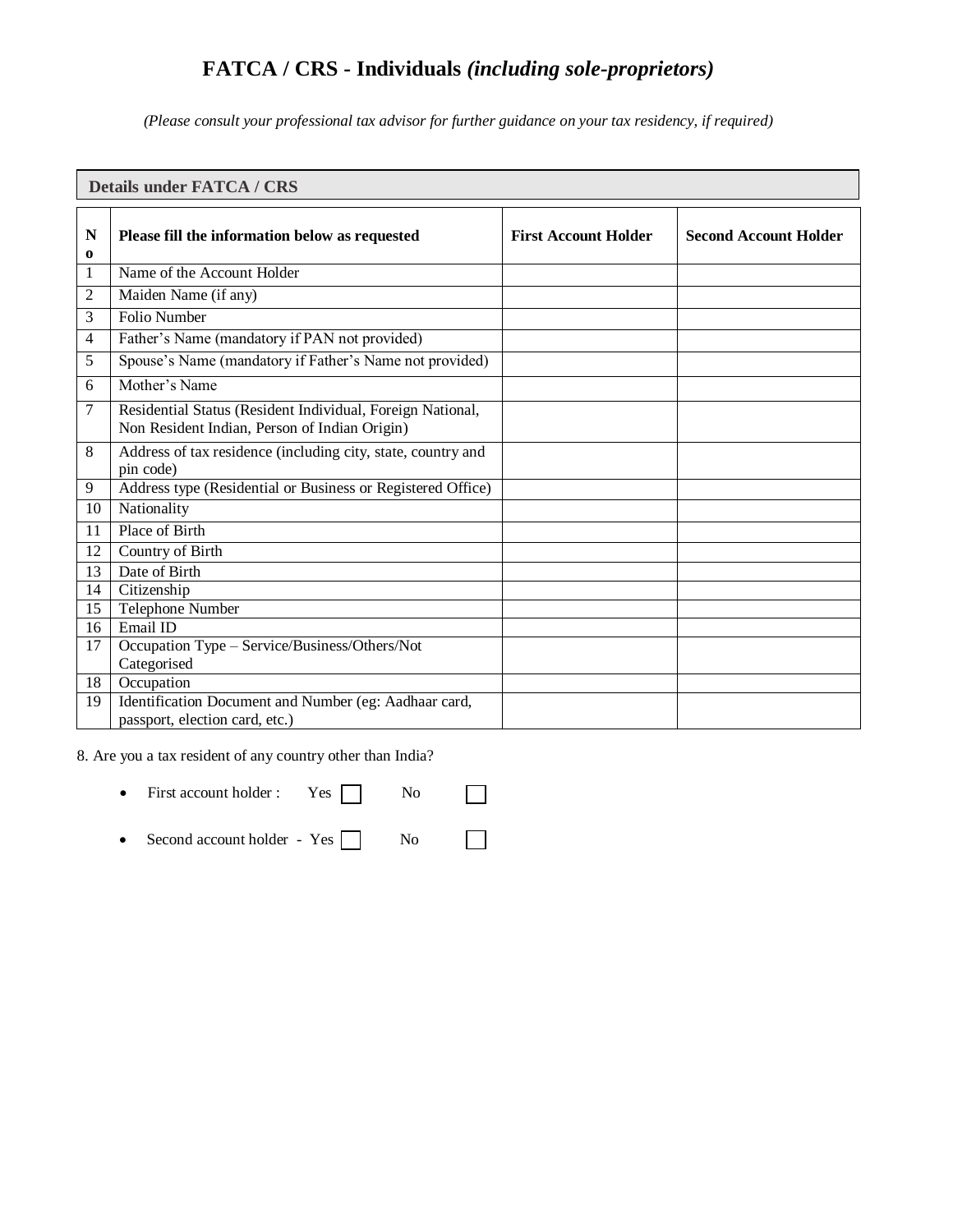# **FATCA / CRS - Individuals** *(including sole-proprietors)*

## *If yes, please provide details below:*

(Please indicate all countries in which you are resident for tax purposes and associated details)

| <b>Account</b><br>holder<br>details | Name of<br><b>Customer</b> | Country/(ies)<br>of Tax<br>residency # | <b>Tax</b><br><b>Identification</b><br>Number $(TIN)^{\%}$ | <b>Identification</b><br>Type (TIN or<br>Other <sup>%</sup> , please<br>specify) | <b>Residence</b><br><b>Address for</b><br>Tax purpose<br><i>(including)</i><br>City, State,<br><b>Country and</b><br>Pin code) | <b>Address Type:</b><br>1- Residential<br>or Business.<br>2- Residential,<br>3-Business,<br>4-Registered<br><b>Office</b> |
|-------------------------------------|----------------------------|----------------------------------------|------------------------------------------------------------|----------------------------------------------------------------------------------|--------------------------------------------------------------------------------------------------------------------------------|---------------------------------------------------------------------------------------------------------------------------|
| First                               |                            |                                        |                                                            |                                                                                  |                                                                                                                                |                                                                                                                           |
|                                     |                            |                                        |                                                            |                                                                                  |                                                                                                                                |                                                                                                                           |
| Second                              |                            |                                        |                                                            |                                                                                  |                                                                                                                                |                                                                                                                           |
|                                     |                            |                                        |                                                            |                                                                                  |                                                                                                                                |                                                                                                                           |

*#* **To also include USA, where the individual is a citizen/ green card holder of USA**

*%* **In case Tax Identification Number is not available, kindly provide functional equivalent\$**

| Further details required if account holder is<br>tax resident outside India | <b>First Account Holder</b> | <b>Second Account Holder</b> |
|-----------------------------------------------------------------------------|-----------------------------|------------------------------|
| Country of Birth                                                            |                             |                              |
| City of Birth                                                               |                             |                              |

#### **Certification**

I/We have understood the information requirements of this Form (read along with the FATCA/CRS Instructions) and hereby confirm that the information provided by me/us on this Form is true, correct, and complete. I/We also confirm that I/We have read and understood the FATCA Terms and Conditions below and hereby accept the same.

**Signature of first holder Signature of second holder** 

Date: \_\_/ \_\_\_/ \_\_\_\_ Place: \_\_\_\_\_\_\_\_\_\_\_\_\_\_\_\_\_\_\_\_\_\_\_\_\_